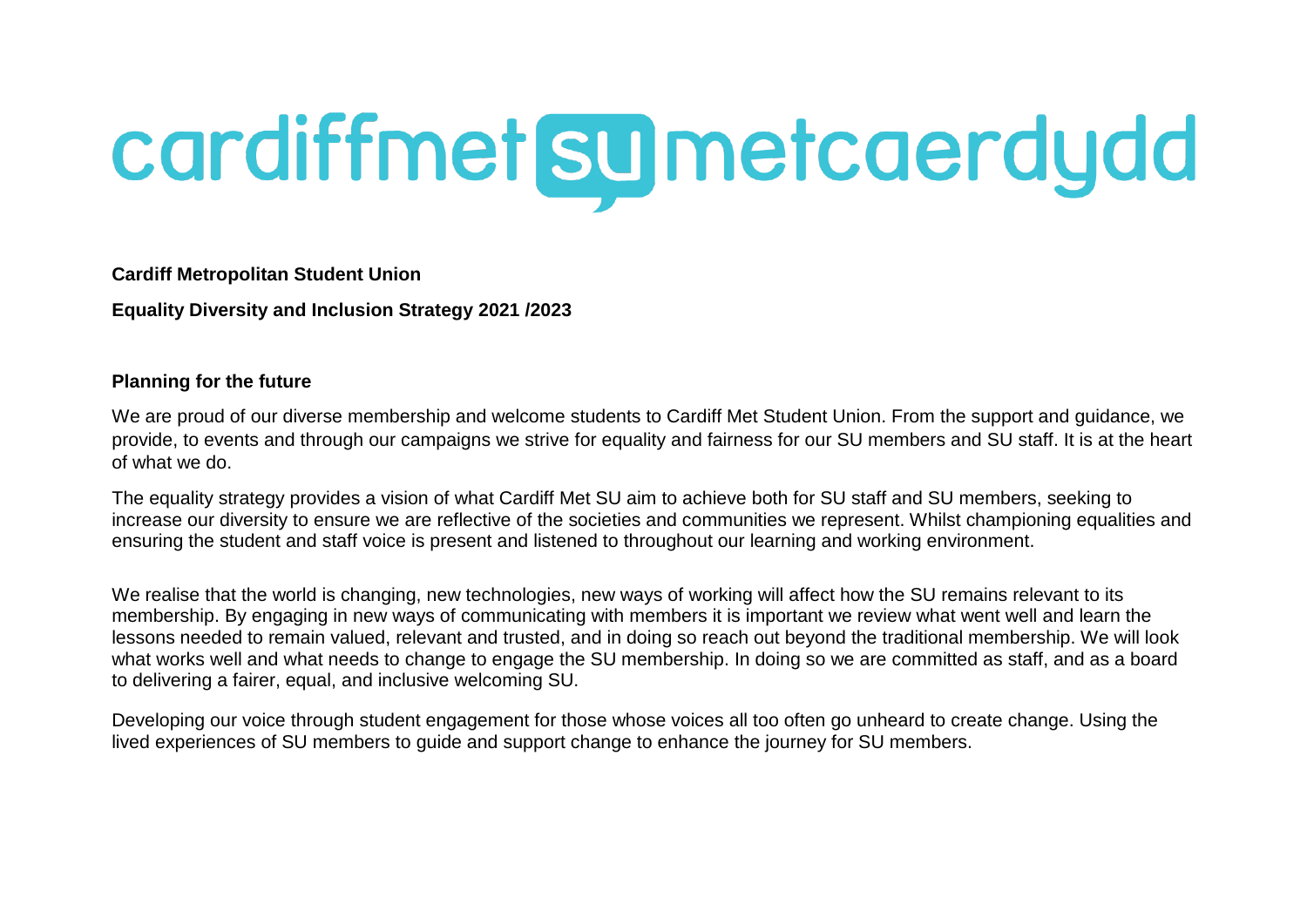We will collate and monitor data to identify and support increasing diversity and inclusion within our structures, developing our SU representatives to reflect the campus community raising the voices of underrepresented groups.

Equality and fairness affect us all, we need all members to work as allies to create the changes within our communities. Leading by example as an employer, a representative body and as a board of trustees to create better outcomes for SU members and SU staff.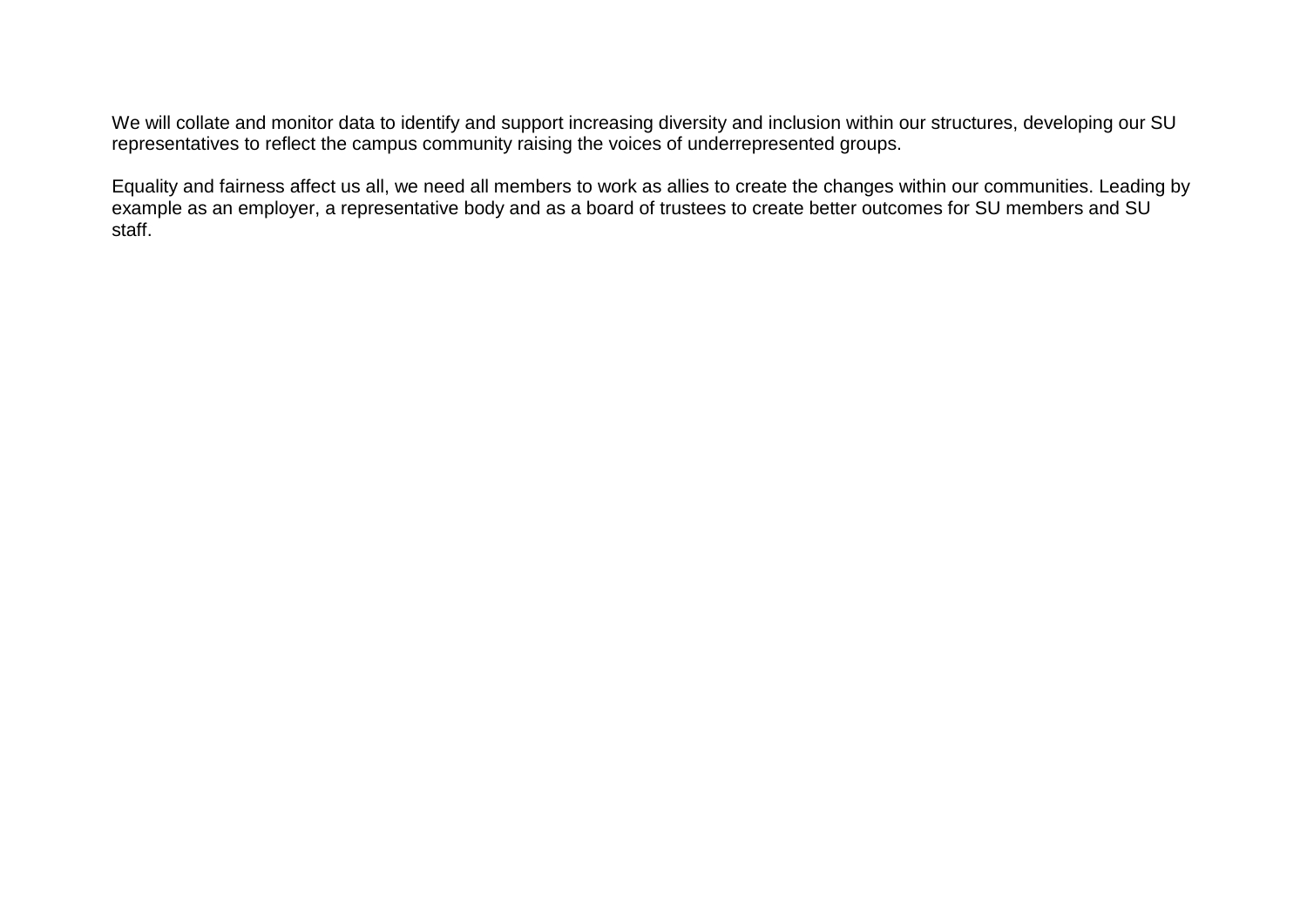#### **Our vision**

'To provide the voice for students throughout their journey creating an inclusive learning environment for all'

Support students to achieve campaigns that address the barriers to equality and diversity

An SU network for equalities and a space for discussion to support, develop and engage in **Equalities** 

A voice for students creating opportunity, a growing SU that reflects membership and offers a welcome to all

An employer that nurtures and develops staff to achieve and be the best they can

A voice for those that go unheard to bring about change for the benefit of members

> Engage SU members through elections and campaigns to ensure the SU is truly reflective of the communities it represents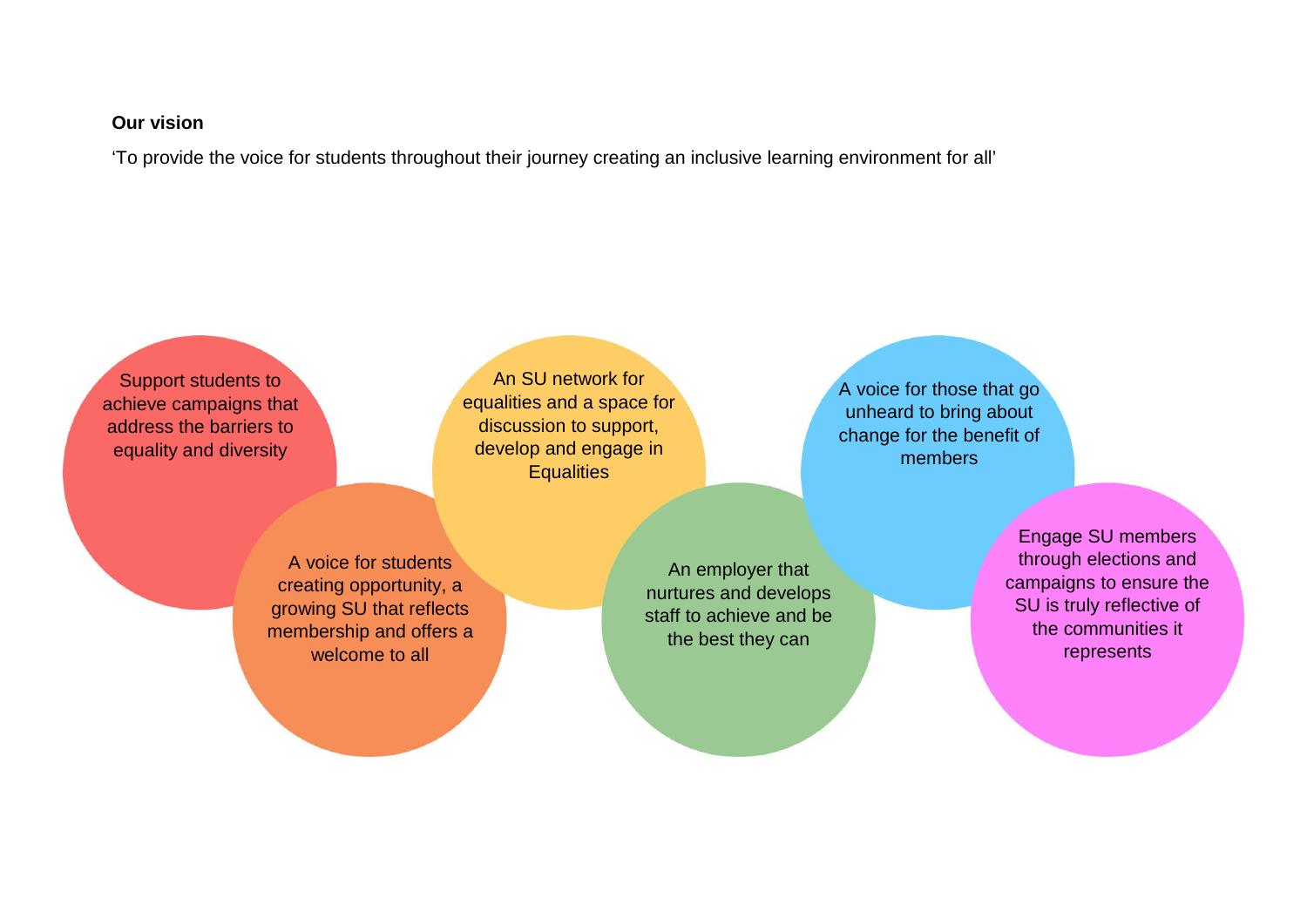#### **Outcomes**

We will provide annual Equality and Diversity training for new officers, and where necessary bespoke E&D training to ensure reps and staff are able to identify issues.

We will work with the officers, staff and SU reps to support and develop campaigns that relate to E&D as they arise.

We will appoint a part time SU Equality and Diversity Officer to develop the areas within the strategy and support work streams identified.

We will work to ensure that the appointed E&D officer is supported to develop areas of interest and focus through project work whilst contributing to the objectives of the E&D strategic plan.

We will provide guidance to ensure the reps are knowledgeable and confident to address inequality issues.

We will support the E&D SU officer to deliver on outcomes within the strategic plan whilst enabling areas of interest to be developed in the forms of campaigns. Campaigns will be developed to provide activity throughout the appointment to enhance visibility and contribute to the strategic plan.

We will encourage participation in structures that support building the conversation, working with the SU E&D officer to develop an SU led equality Network. Building the lived experience of SU members to shape discussions and influence outcomes. We will seek to influence the University's approach to deliver against the backdrop of the three key pillars within the university's equality strategic plan 20/24 via the Universities E&D forum.

We will annually review incidents which may be considered a breach of the Equality, Diversity and Inclusion Policy and where appropriate take action to address the concern.

we commit to producing an annual Diversity Inclusion Commitment with areas of focus for the upcoming year. This commitment will be agreed by the SU Sabbatical Officers, SU School Representatives, SU Part-Time Officers and signed off by the SU board of Trustees.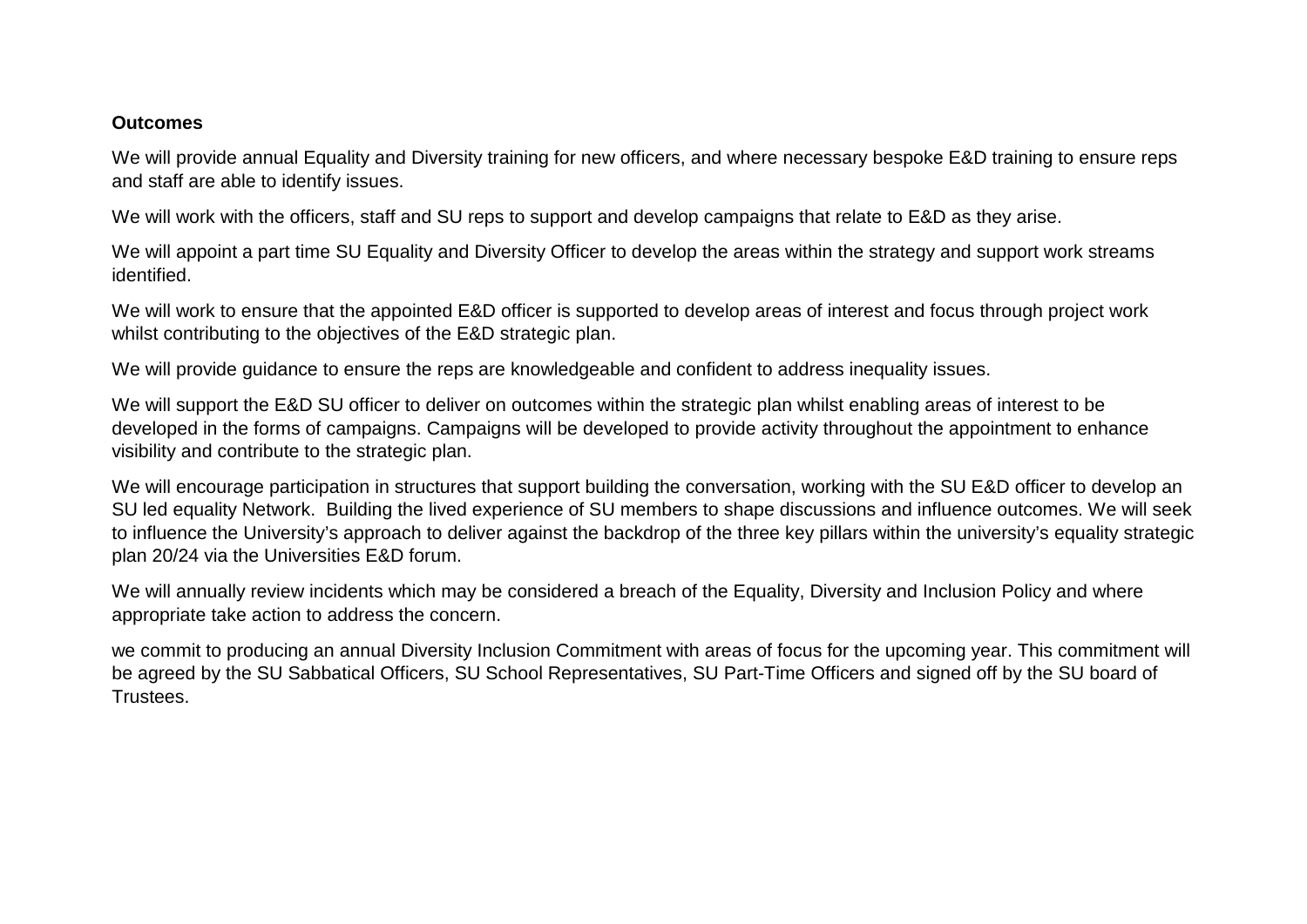#### **Objectives**

We will deliver training that covers legal and up to date equality and diversity issues for staff and reps.

We will engage with the SU sports clubs and societies, to ensure that members are aware of the need to ensure compliance with the SU 'Zero tolerance' commitment and Equality, Diversity and Inclusion policy. Clubs and Societies will be made aware of the policy at the start of each new academic year.

We will engage in the equality calendar events working collaboratively with the university to deliver awareness and encourage participation throughout our membership. We will engage with the SU E&D network to develop events around the E&D calendar to raise awareness supporting the student voice to create an inclusive welcoming experience for all.

We will support reps and members to develop campaigns across the student community that highlight and raise awareness of issues.

We will support delivery of awareness sessions via alternative delivery mechanisms that provide a platform for raising awareness for example; Not excuse campaign, STIGMA.

We will work in partnership through the Student Charter with the university to promote E&D activity and the University E&D Forum.

We will ensure that E&D is mainstreamed throughout our plan of work.

We will seek to identify where enforcement of the Policy can be improved and where any potential breaches of the Policy could be prevented.

We will produce an annual Equality, Diversity and Inclusion commitment with campaign areas for the coming year. This will be developed by the sabbatical officers and agreed by the officer of the SU and presented to the board for endorsement.

We will communicate the policy to all students, groups or external visitors organising events within the SU venues.

# **Growing participation**

# **Outcome**

We will ensure that equalities work is used as a tool for growth, used as an overarching strategy to develop members knowledge, whilst supporting the rep structure to enhance participation.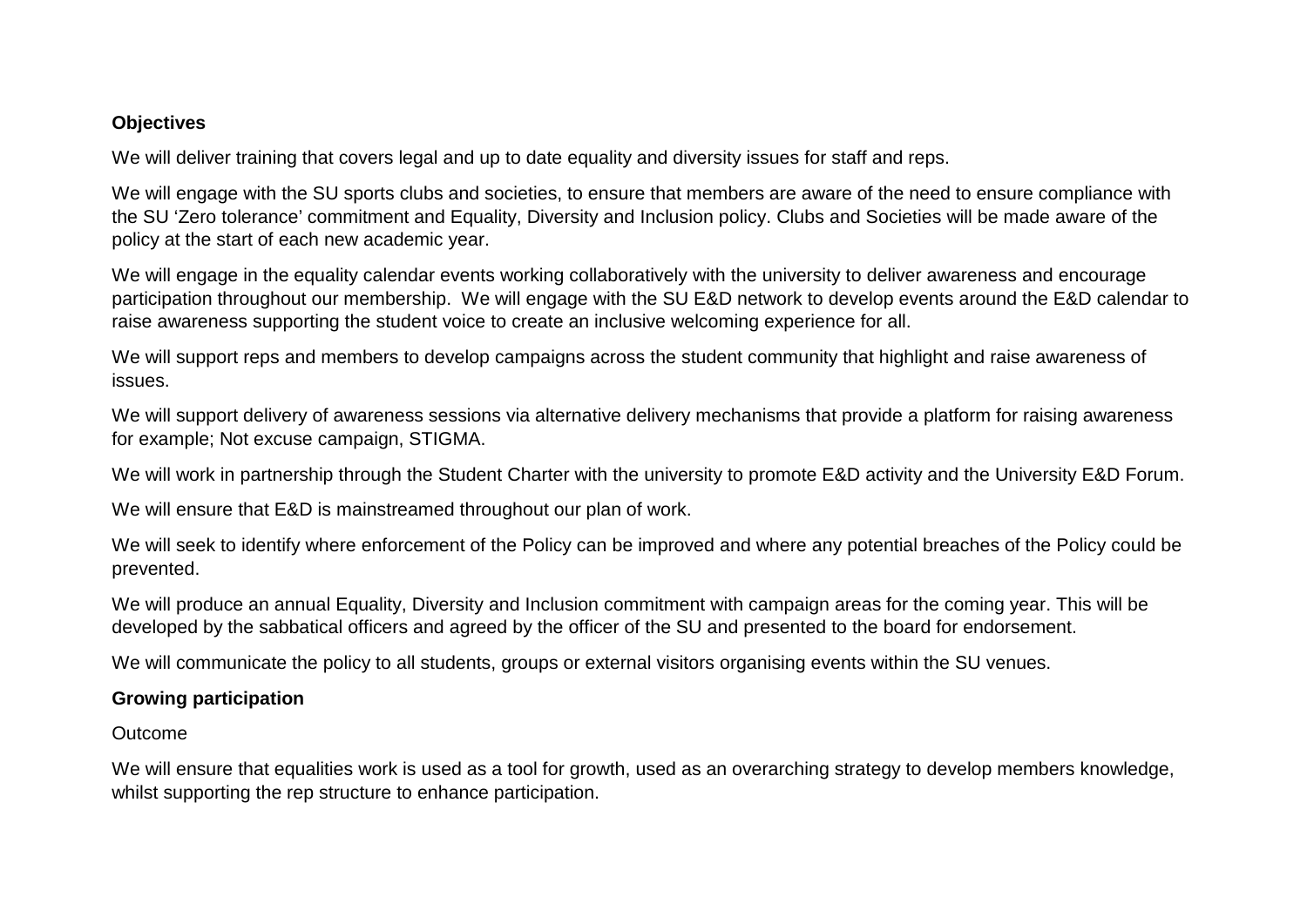We will review elections processes and outcomes to ensure that no barriers exist to participation.

Through the Cardiff Met Award we will deliver the SU employability scheme that is diverse, focuses on developing SU student's personal development skills a scheme that is diverse, and inclusive.

# **Objective**

We will develop data reporting to allow us to monitor, review and act on developing greater activity and participation from among the membership. We will report this via the annual report and to the Board of Trustees.

We will aim to increase participation in all SU activities to build participation through elections, sports and Societies ensuring that the SU remains visible and relevant to its membership. We will through the SU Cardiff Met award deliver an employability scheme to support student's personal development.

## **Student voice**

## **Outcome**

We will continue to develop our internal relationships, working with our societies to share best practice and knowledge.

We will communicate with events the SU, Societies and Sports undertake to create a welcome and supportive environment whilst encouraging greater participation that reflects the membership of the SU.

We will support international days that celebrate equality and diversity working collaboratively to develop the equality calendar of events, developing awareness and participation of students, staff and reps.

We will work with the interfaith group to develop knowledge and mutual understanding within the SU.

# **Objective**

We will continue to work in collaboration with likeminded organisations, and the Student Charter, develop strong respected allies to deliver best practice, information and campaigns that truly reflect student issues.

We will use our communication tools to reach out to new members to ensure the SU visibility across our campuses and strengthen the voice of students, whilst raising awareness of the policy.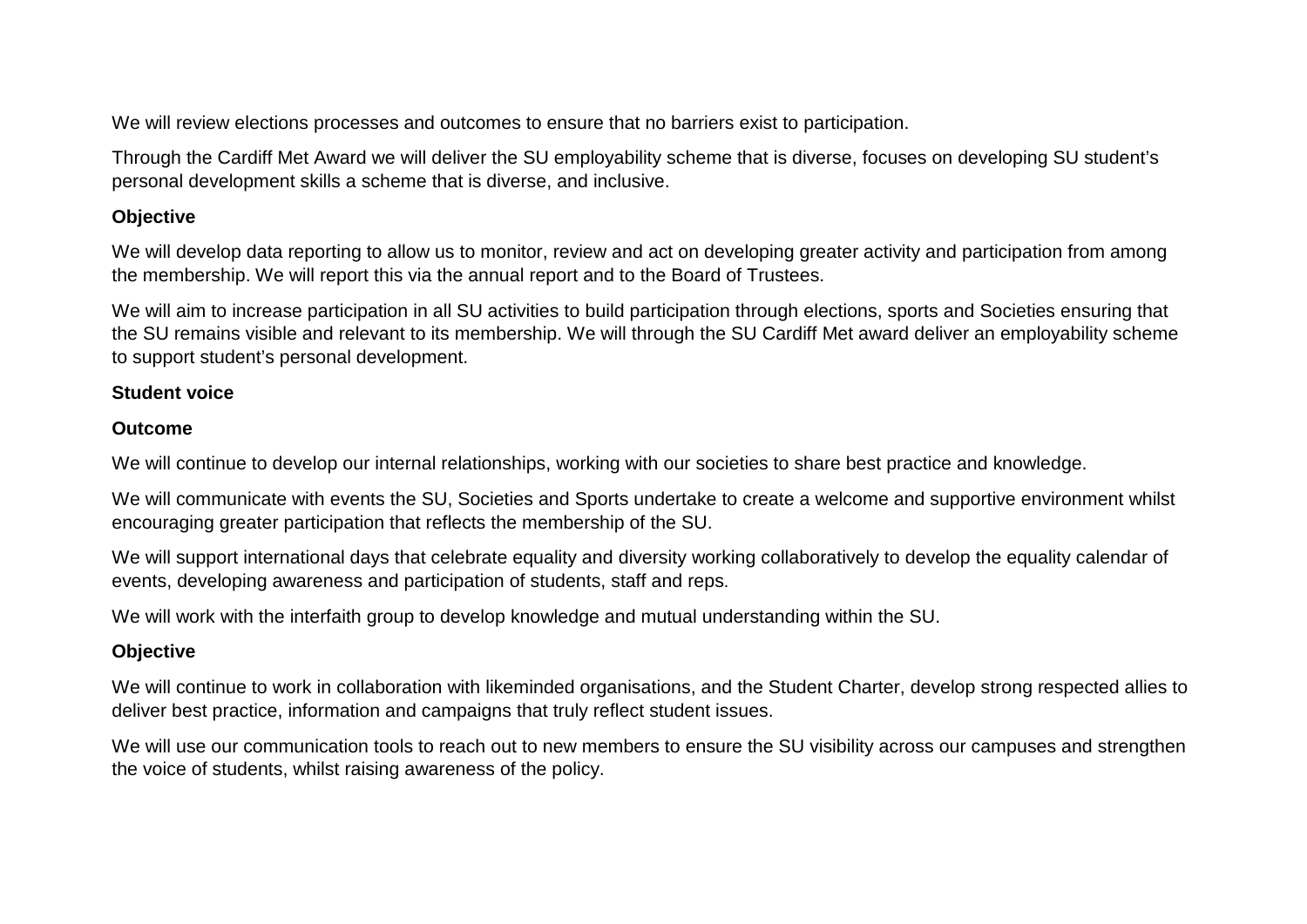We will work with the interfaith group to develop knowledge and mutual understanding within the SU and across campus, raising awareness of the different and distinct faith communities.

#### **Welcoming Employer – employer of choice**

#### **Outcome**

We will ensure our workplace is inclusive, diverse and always welcomes staff and reps. We will promote the strategy and the Equality, Diversity and Inclusion Policy via our website and social media.

We will provide E&D training to staff, and the Director of Student engagement will ensure that the policy is communicated to the representatives during training sessions and included in relevant Handbooks.

We will deliver training to all staff and part-time officers, and reps.

We will support SU staff to undertake training to better understand the issues outlined in the scope of this strategy and the Cardifff Met SU Equality, Diversity and Inclusion Policy and encouraged staff to raise awareness of our Zero Tolerance Statement and how to respond sensitively to disclosures.

We will respond appropriately to disclosures or incidents signposting towards the appropriate routes for support.

We will review recruitment practices to ensure the SU is reaching out to underrepresented groups, to develop an inclusive and welcoming environment for staff.

#### **Objective**

We will continue to build a diverse, welcoming and supportive environment for all staff.

We will provide E&D training for staff to support best practice and build confidence and knowledge throughout our structures.

We will maintain a visible presence on our media to engage and grow participation amongst members.

We will develop awareness through education and training opportunities and working with like-minded organisations to increase understanding and knowledge amongst staff of the SU and members.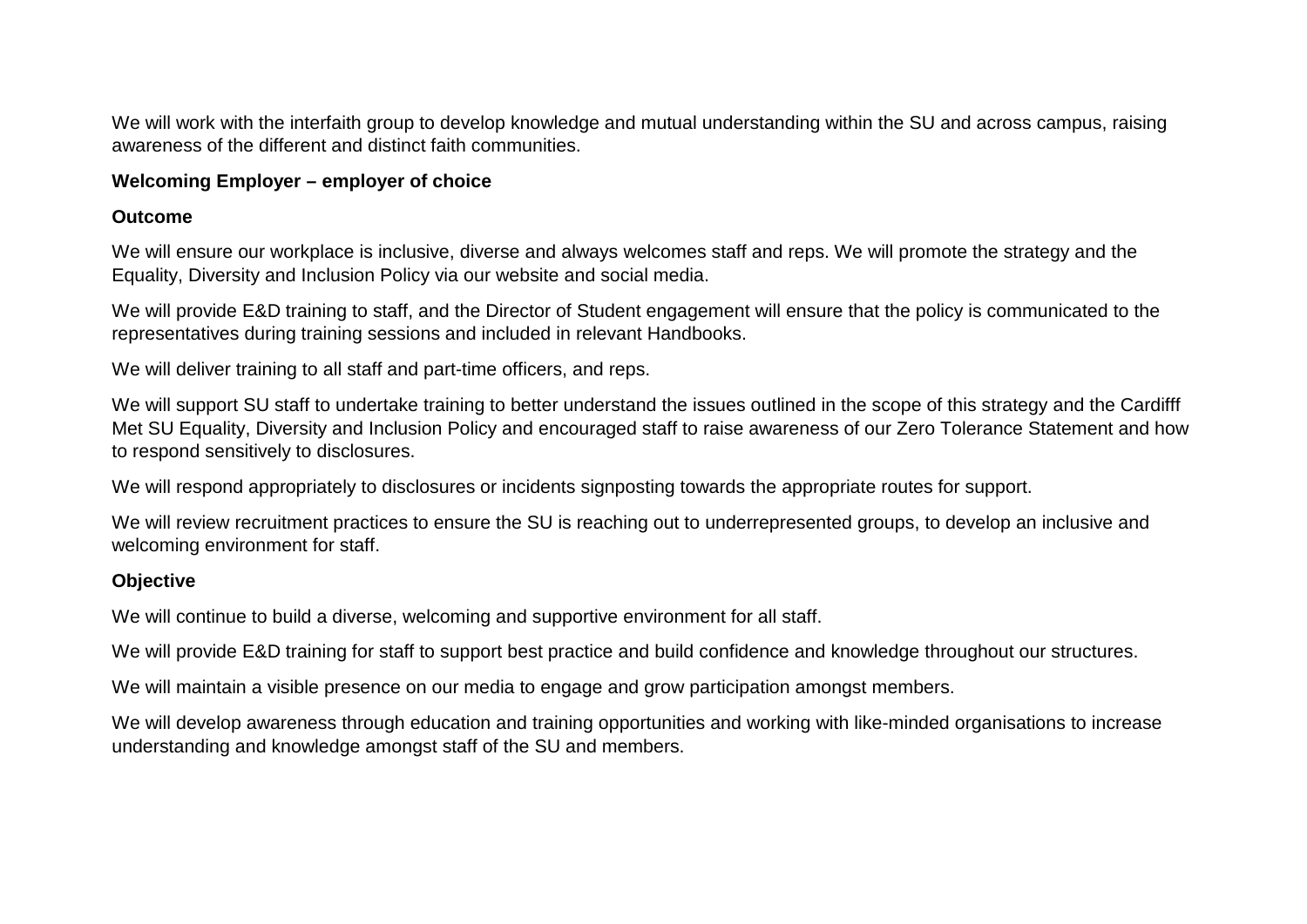We will provide information and training to school representatives and part-time officers making them aware of the policy to support an inclusive and diverse rep structure.

We will inform any member running a campaign with the SU of the policy and communicate this to all participating volunteers.

We will review recruitment processes working to remove any barriers that exist to ensure we are reaching beyond traditional audiences to encourage potential candidates to apply.

We will aim where possible to have balanced recruitment panels for positions advertised and will review the outcomes to ensure we are compliant with best practice.

We will work with the SU membership to develop visibility within the SU Rep structures to support an inclusive representation of members applying for positions. Useful links in here:

Acas

[www.equalitytrust.org.uk](http://www.equalitytrust.org.uk/)

EHRC

Health and safety exec

Living wage foundation

Disability wales

SU Handbook

SU Code of conduct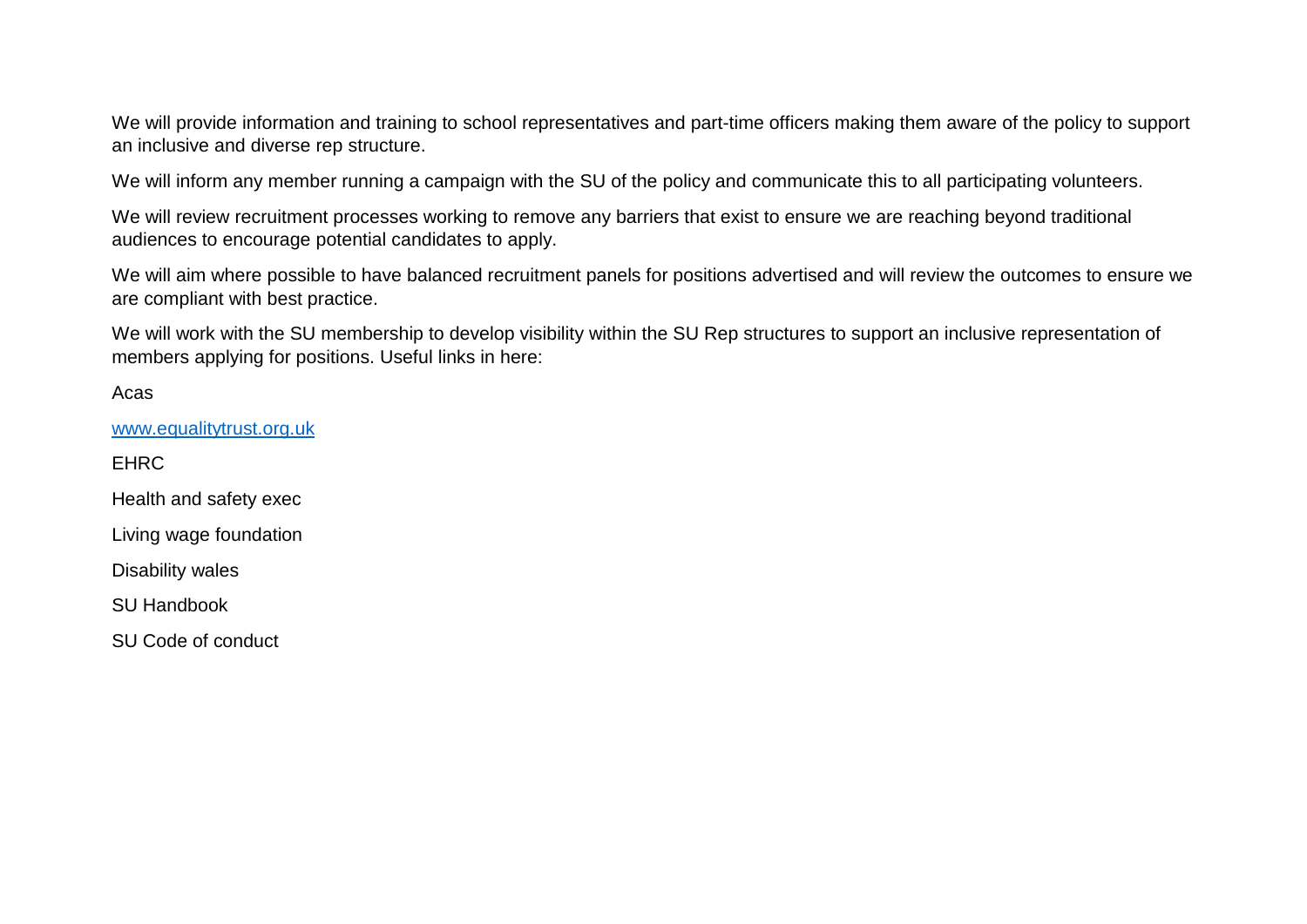# **Reporting Structure**

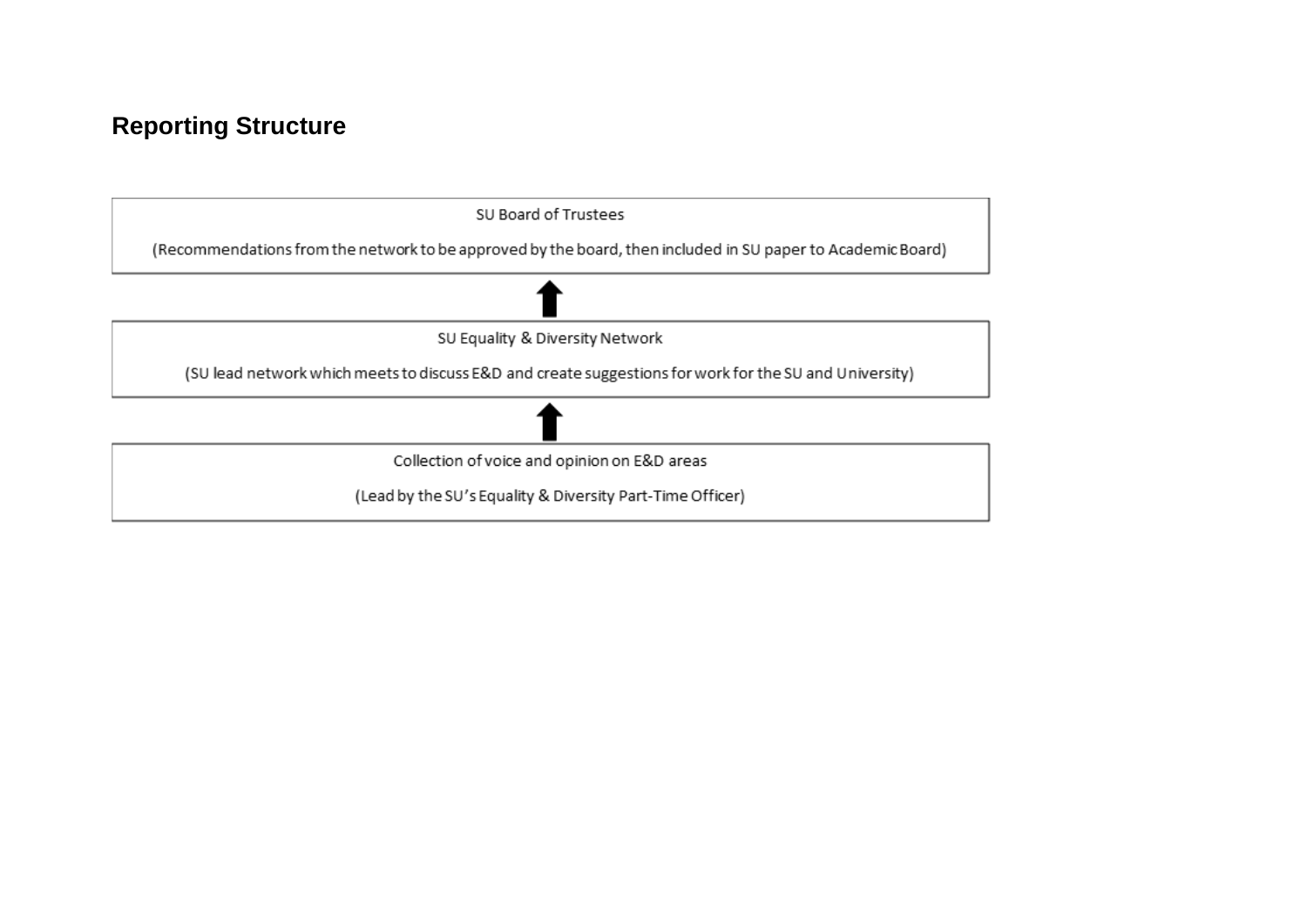# **Diverse Unified**

*At Cardiff Met* 

*We're not the same* 

*We are distinctive* 

*We are a collective*

*Our differences make us brilliant* 

*Make us Stronger*

*Bringing us together* 

*Because we believe in something bigger* 

*To be truly representative we need to represent everyone.*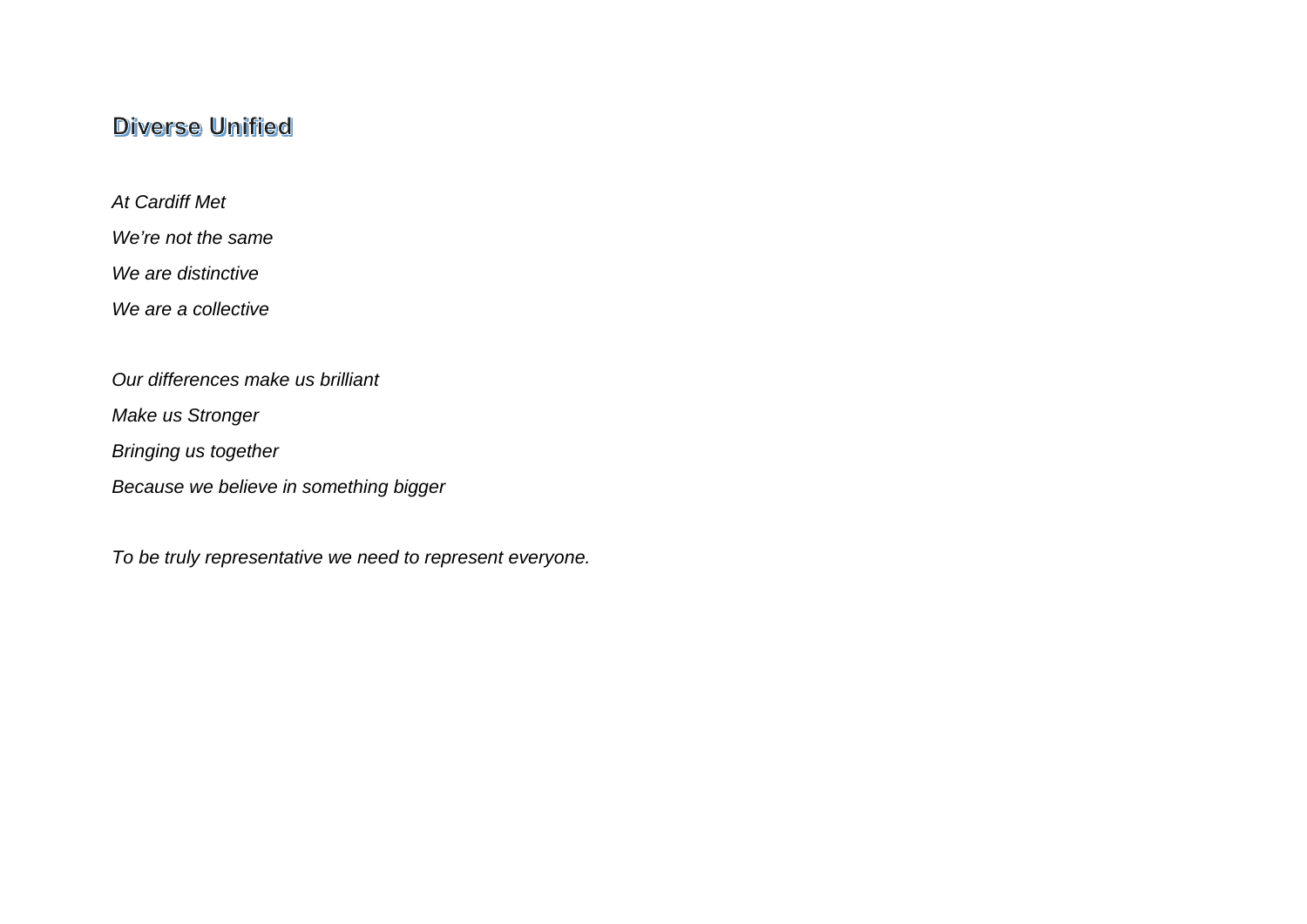**The areas here reflect the strategy outlined above and will be developed as a control document for planning purposes. Allocating tasks and updating activity between meetings and will provide the backdrop for the annual report E&D section.** 

**Growing Participation** 

Growing participation in activity to support SU members involvement in elections, sports clubs, societies, and in representational roles to increase and maintain visibility build trust and relevance.

- We will ensure that equalities work is used as a tool for growth, used as an overarching strategy to develop members knowledge, whilst supporting the rep structure to enhance participation.
- \* We will review elections processes and outcomes to ensure that no barriers exist to participation.
- Through the Cardiff Met Award we will deliver the SU employability scheme that is diverse, focuses on developing SU student's personal development skills a scheme that is diverse, and inclusive.
- We will develop data reporting to allow us to monitor, review and act on developing greater activity and participation from among the membership. We will report this via the annual report and to the Board of Trustees.
- We will aim to increase participation in all SU activities to build participation through elections, sports and Societies ensuring that the SU remains visible and relevant to its membership. We will through the SU Cardiff Met award deliver an employability scheme to support student's personal development.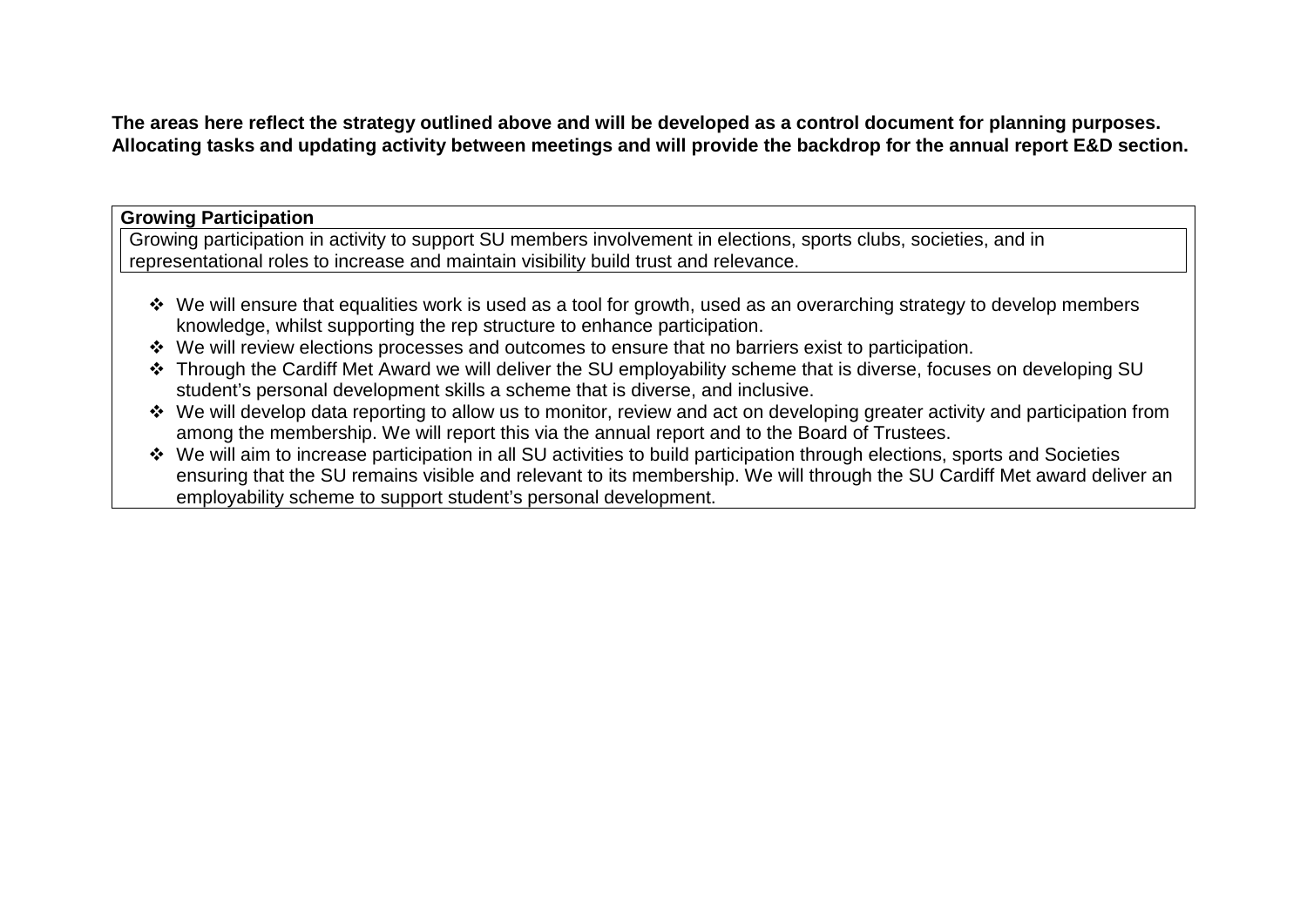#### **Student Voice**

*Engaging with SU members to ensure the voice of students is heard and visible throughout policy and decisionmaking bodies. Representing the voice of students at all levels throughout the University.* 

- \* We will continue to develop our internal relationships, working with our societies to share best practice and knowledge.
- We will communicate with events the SU, Societies and Sports undertake to create a welcome and supportive environment whilst encouraging greater participation that reflects the membership of the SU.
- *We will support international days that celebrate equality and diversity working collaboratively with stakeholders to develop the equality calendar of events, developing awareness and participation of students, staff and reps.*
- *We will work with the interfaith group to develop knowledge and mutual understanding within the SU.*
- We will continue to work in collaboration with likeminded organisations, and the Student Charter, develop strong respected allies to deliver best practice, information and campaigns that truly reflect student issues.
- We will use our communication tools to reach out to new members to ensure the SU visibility and strengthen the voice of students, whilst raising awareness of the policy.
- We will work with the interfaith group to develop knowledge and mutual understanding within the SU and across campus, raising awareness of the different and distinct faith communities.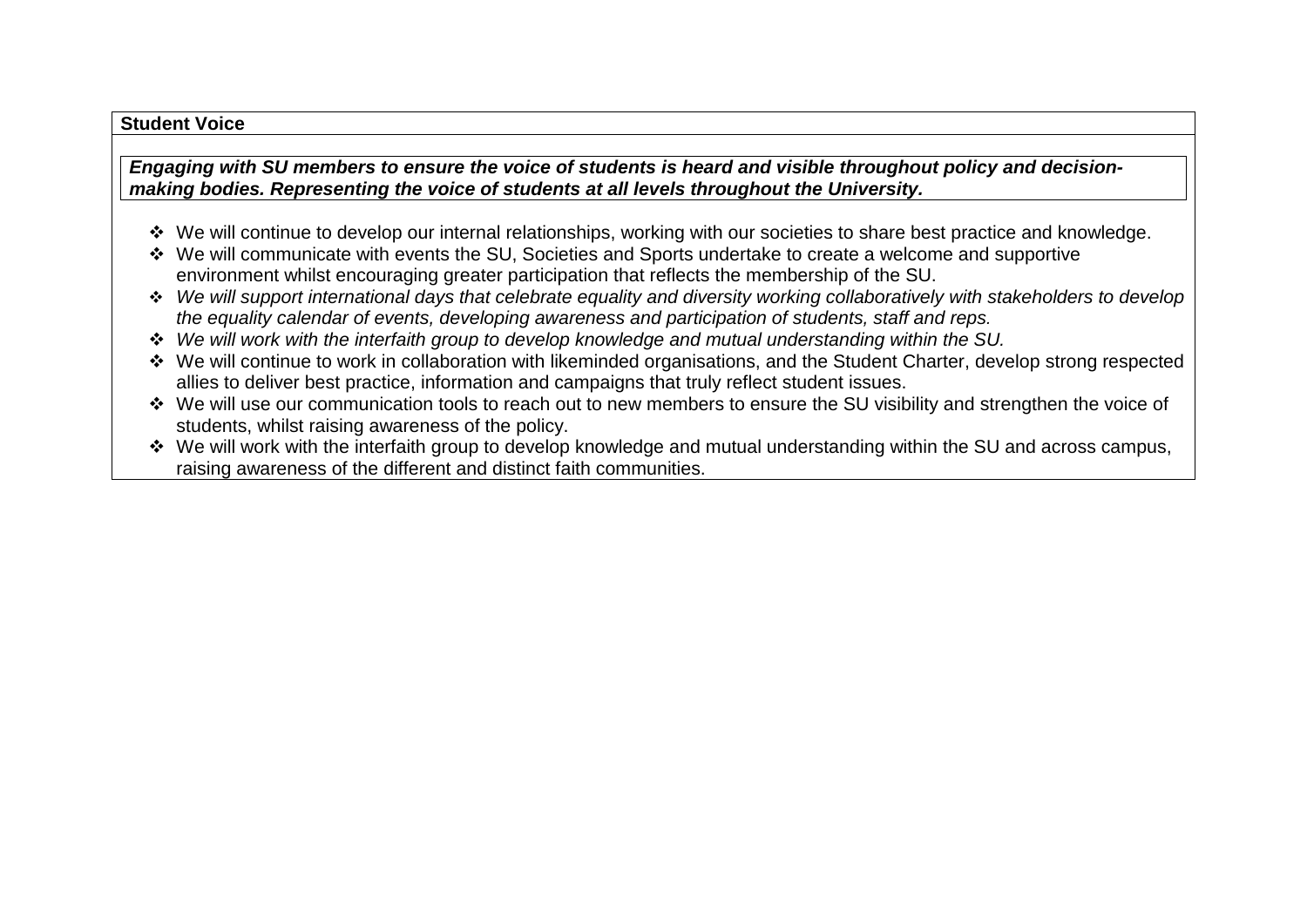# **Welcoming employer – Employer of Choice Objective**

*Working as an inclusive employer to attract and retain the widest talent pool where staff are supported to realise their full potential.*

- ◆ We will ensure our workplace is inclusive, diverse and always welcomes staff and reps. We will promote the strategy and the Equality, Diversity and Inclusion Policy via our website and social media.
- We will provide E&D training to staff.
- \* The Director of Student engagement will ensure that the policy is communicated to the representatives during training sessions and included in relevant Handbooks.
- We will deliver training to all staff and part-time officers, and reps.
- We will support SU staff to undertake training to better understand the issues outlined in the scope of this strategy and the Cardiff Met SU Equality, Diversity and Inclusion Policy and encouraged staff to raise awareness of our Zero Tolerance Statement and how to respond sensitively to disclosures.
- \* We will respond appropriately to disclosures or incidents signposting towards the appropriate routes for support.
- We will review recruitment practices to ensure the SU is reaching out to underrepresented groups, to develop an inclusive and welcoming environment for staff.
- We will continue to build a diverse, welcoming and supportive environment for all staff.
- We will provide E&D training for staff to support best practice and build confidence and knowledge throughout our structures.
- \* We will maintain a visible presence on our media to engage and grow participation amongst members.
- We will develop awareness through education and training opportunities and working with like-minded organisations to increase understanding and knowledge amongst staff of the SU and members.
- We will provide information and training to school representatives and part-time officers making them aware of the policy to support an inclusive and diverse rep structure.
- We will inform any member running a campaign with the SU of the policy and communicate this to all participating volunteers.
- \* We will review recruitment processes to remove any barriers that exist to appoint on merit and ability, reaching beyond traditional audiences to encourage potential candidates to apply.
- \* We will take steps to ensure that vacancies are advertised to a diverse labor market and in media and publications that ensure that the SU can attract applications from a diverse cohort
- We will aim where possible to have balanced recruitment panels for positions advertised and will review the outcomes to ensure we are compliant with best practice.